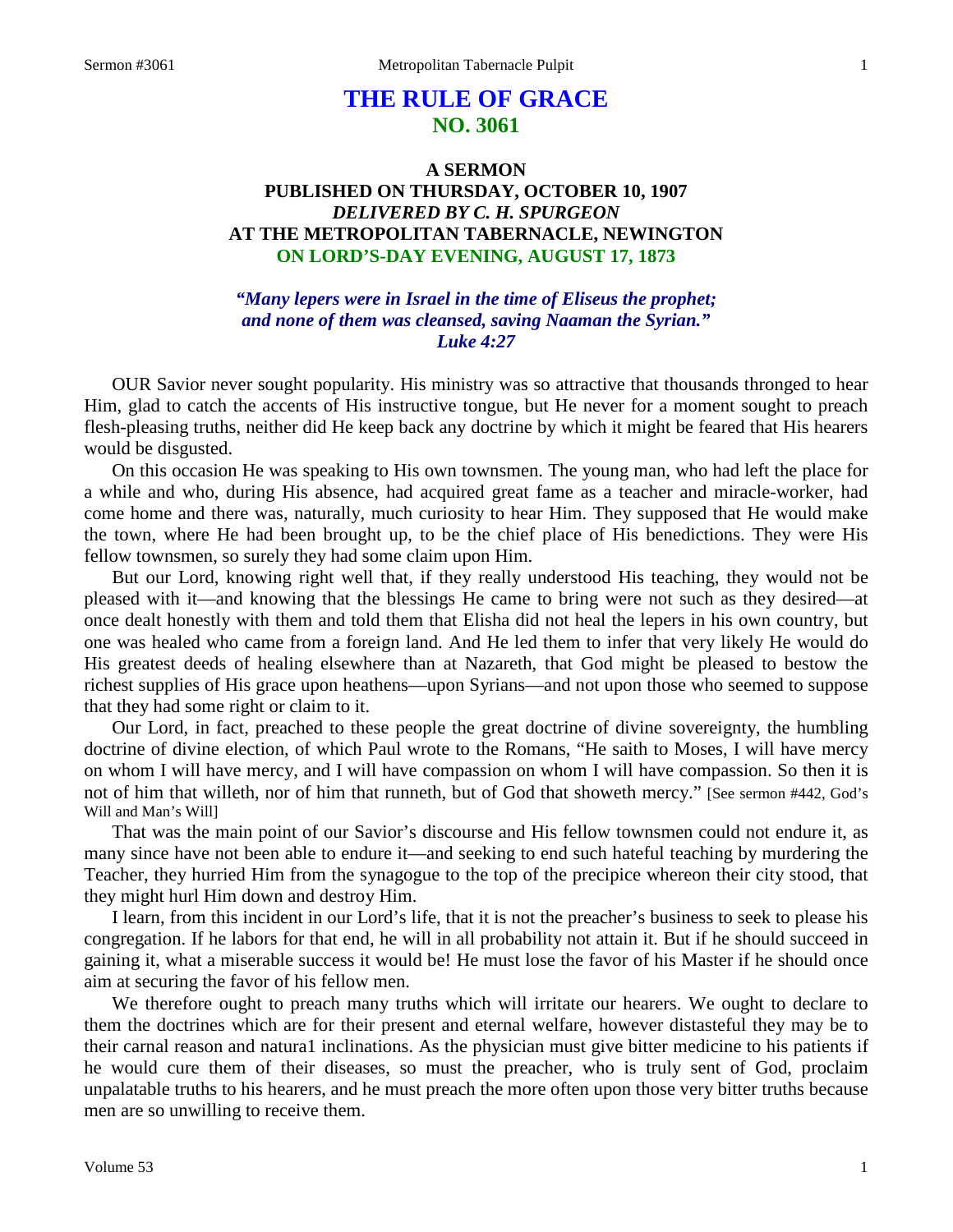That part of the Gospel which they will readily embrace without any persuasion need not be preached as often—but that part which they will kick at and resist must be enforced again and again, if haply at last their judgment should be convinced of its truth and their heart won for its reception.

By the Holy Spirit's help, I am going to preach to the unconverted with the earnest desire and hope that they will remain unconverted no longer, and my subject is the healing of Naaman the Syrian. There are two points in it that are especially worth noting. The first is *the sovereignty of divine grace* which was manifest in it, and the second is *the unvarying rules by which that grace works.*

**I.** First then, let us consider THE SOVEREIGNTY OF DIVINE GRACE which was so clearly manifested in the healing of Naaman the Syrian.

And I will observe, at the outset, that *the experience of Naaman equally teaches the freeness of divine grace.* If our Savior had selected this case as an instance, not of the sovereignty, but of the freeness of divine grace, it would have been equally appropriate. Two truths, which sometimes appear to be in opposition, will often prove, if they are examined more closely, to be nestling side by side with one another.

Suppose our Savior had put the case of Naaman thus—"Every person, who was a leper, who applied to Elisha to be healed, was healed, and though one of them came from a foreign country and was a heathen—and a determined enemy of Israel—he was not rejected, for whosoever came to the prophet was accepted and received the blessing."

That would have been a truth, and a most blessed truth too, and a truth which we delight to preach, and which we do preach incessantly. And that truth does not clash with the other truth of which our text speaks—that out of all the lepers who were in Israel in the days of Elisha, none were cleansed save this one stranger from the alien land of Syria. The universality of divine grace is easily reconciled with the sovereignty of it.

Perhaps we cannot reconcile it so that others can see the reconciliation, but we have felt the reconciliation in our own hearts and in our own experience. And for my part it would be as stern a difficulty to see that there is anything irreconcilable between the two doctrines as it seems to be to others to see how the two doctrines can possibly agree. I cannot, for the life of me, detect where they clash, just as some others cannot see how they agree.

I do unfeignedly believe that Christ will in no wise cast out anyone who comes to Him, and I dare to say that to every man and woman of the human race—but I also believe just as firmly that no one comes unto Christ except those whom the Father draws to Him, and that all whom the Father has given to Christ shall surely come to Him. [See sermons #1762, High Doctrine and Broad Doctrine And #2386, The Drawings of Divine Love] Both these statements are true, and therefore, both of them are to be believed, and we may rest assured that they both agree with one another.

But our Savior, on this occasion, though He often preached upon the freeness of divine grace, was pleased to preach upon the sovereignty of it, for *it was the sovereignty of grace that saved Naaman.* He was a heathen, a worshipper of the idol god, Rimmon, yet when he obeyed the prophet's command, he received the healing he asked for, ay, and more than that, he received the salvation of his soul, too.

In addition to being a heathen, this man was a sworn enemy of Israel. He had often led the bands of Syria to plunder the people of God, and yet, for all that, eternal mercy looked with complacency upon him and determined not only that his leprosy should be healed, but that he should be a perpetual monument of the sovereign grace of God.

He also lived far away from the abode of Elisha and in those days, the difficulty of travelling such a distance was exceedingly great—and yet, for all that, the grace of God which passed by the lepers who were living near the prophet's home, went far afield and found out this Syrian soldier—and it is even so to this day.

There are those who have lived ungodly, dishonest, unrighteous, unchaste lives, whom nevertheless God saves by His almighty grace. There are even those who have been enemies of the Gospel, deniers and despisers of it, and some who have been persecutors of God's people, who have, like Saul of Tarsus,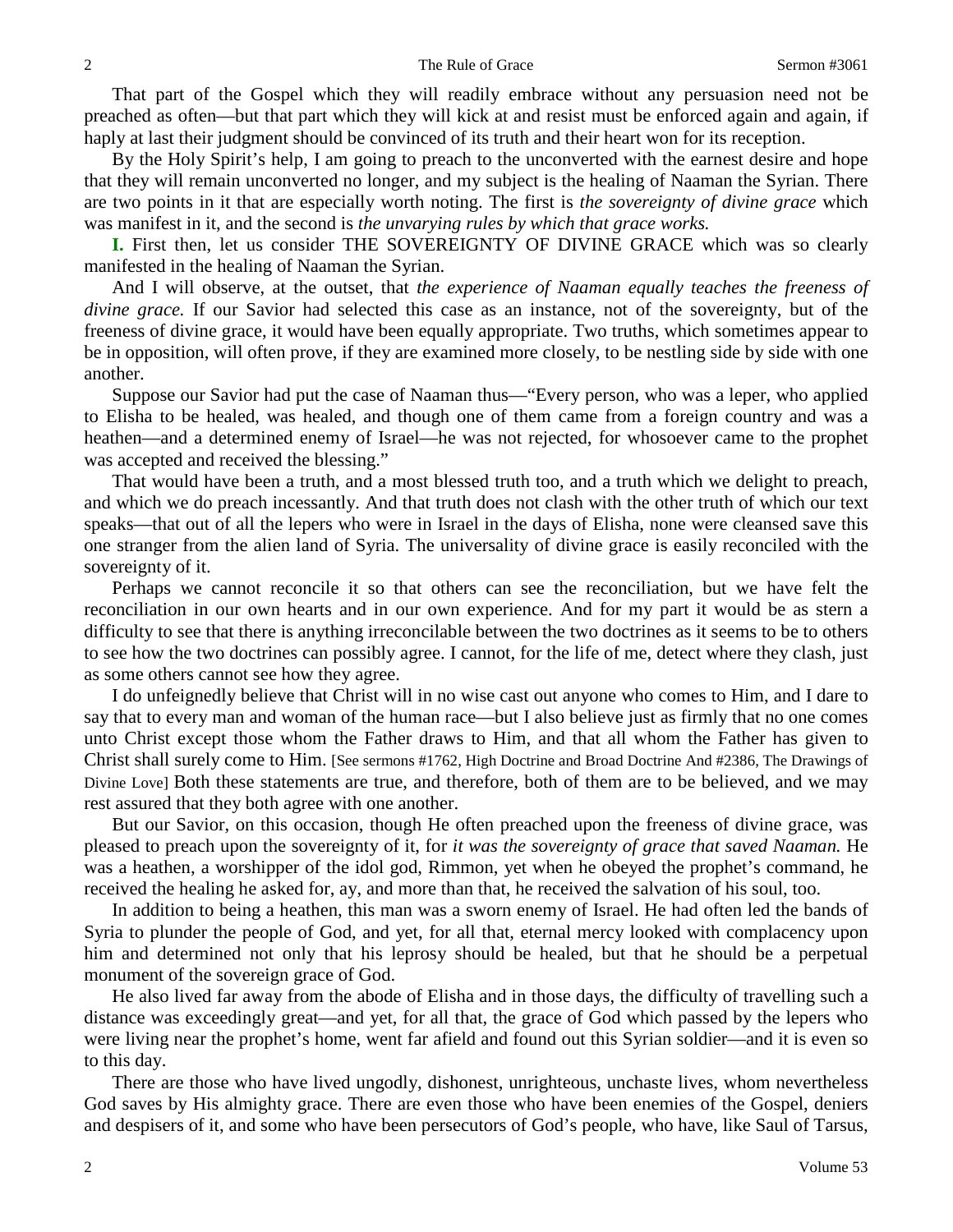#### Sermon #3061 The Rule of Grace 3

breathed out threatenings and slaughter against the disciples of the Lord, and who have hated the things of God with their whole heart, yet, like Saul of Tarsus, these men have been overcome by the omnipotence of eternal love, and they have been saved by the sovereign grace of God.

Some of these people have, like Naaman, been far off from the means of grace. They have seldom attended the house of prayer, they have been disregarders of God's holy Sabbath, and yet, strange to say, the first time they went to the house of God, they found the blessing. They have been sought for by God and found according to His sovereign grace.

'Tis wonderful, but 'tis true, and nobody can long be pastor of such a church as this without observing that it is often the most unlikely persons who are saved. Those who seem to you not likely even to be influenced by divine truth, are the very people who yield to it. Many, whom you have set down as quite incorrigible, have been renewed by sovereign grace. Why it is so, is not for us to know we can only say, "Even so, Father: for so it seemed good in thy sight."

This sovereignty of grace, in the case of Naaman, seems all the more remarkable when we think of *the many others who were passed over,* while he was healed. We would have thought, surely, if Elisha can cure lepers, he will begin with those in Israel, of whom our Lord tells us that there were many. But he does not begin with them—what he does is done for Naaman the Syrian. We think, surely, if he can cure lepers, he will cure those who are observers of the ceremonial law, but he does no such thing—he brings healing to this heathen foreign soldier.

At the present day, in every congregation, there are persons who have been brought up in an atmosphere of godliness. The first sound they ever heard was the voice of praise and prayer, and they have lived in such surroundings all their lives—yet they are not converted. They have been at the house of God almost as often as the doors have been open—yet they are not saved. And they are respectable people, too—of excellent morals, very good in many ways, and yet, for all that—whilst publicans and harlots, strangers and foreigners, occasional hearers and the like, have actually been converted and are rejoicing in the blessings of full salvation, these people still remain in the leprosy of their natural depravity and sin—impenitent, unbelieving, unconverted, unpardoned.

How is this and why is it? It is not for us to give any reasons except the one reason that lies upon the surface, which is this—that God will have all men know that there is no one who has any right to salvation, that we are all lost and condemned to begin with, and that if He does save any of us at all, it must be upon the footing of His free, sovereign mercy, and cannot be upon the ground of our own merits and deserts.

Suppose that it were a rule of the kingdom that all the children of pious parents should be converted, there would be many who would say, "My mother was a godly woman, my father was a Christian—and that is all that is required." But it is not so. You are a lost sinner, whatever your mother may have been. And you must repent and be converted just as truly as if you had been the child of the worst drab of the streets.

Even though you may have descended from a long line of saints, you are a sinner and must be pardoned through the infinite mercy of God quite as much as the child of the man who was hanged for committing murder. You must be saved on the same principles as the vilest of the vile must be saved, and to make men see this, God often passes by the children of the godly and calls the children of the godless into the kingdom of His grace.

If everybody who went to the house of God was entitled to the blessings of salvation, many would say, "We attend such-and-such a place of worship and that is sufficient to ensure us a place in the kingdom of heaven." So you seat-holders would conclude that there was no need for you to be anxious and that one of these days, you would be sure to get the blessing.

But my dear hearers, how many have gone to hell from seats in places of worship! How many regular hearers of the Word are also regular unbelievers, who will one day be banished from God's presence with a deeper woe upon them because they knew their duty, yet did it not—they heard the truth, yet did not heed it!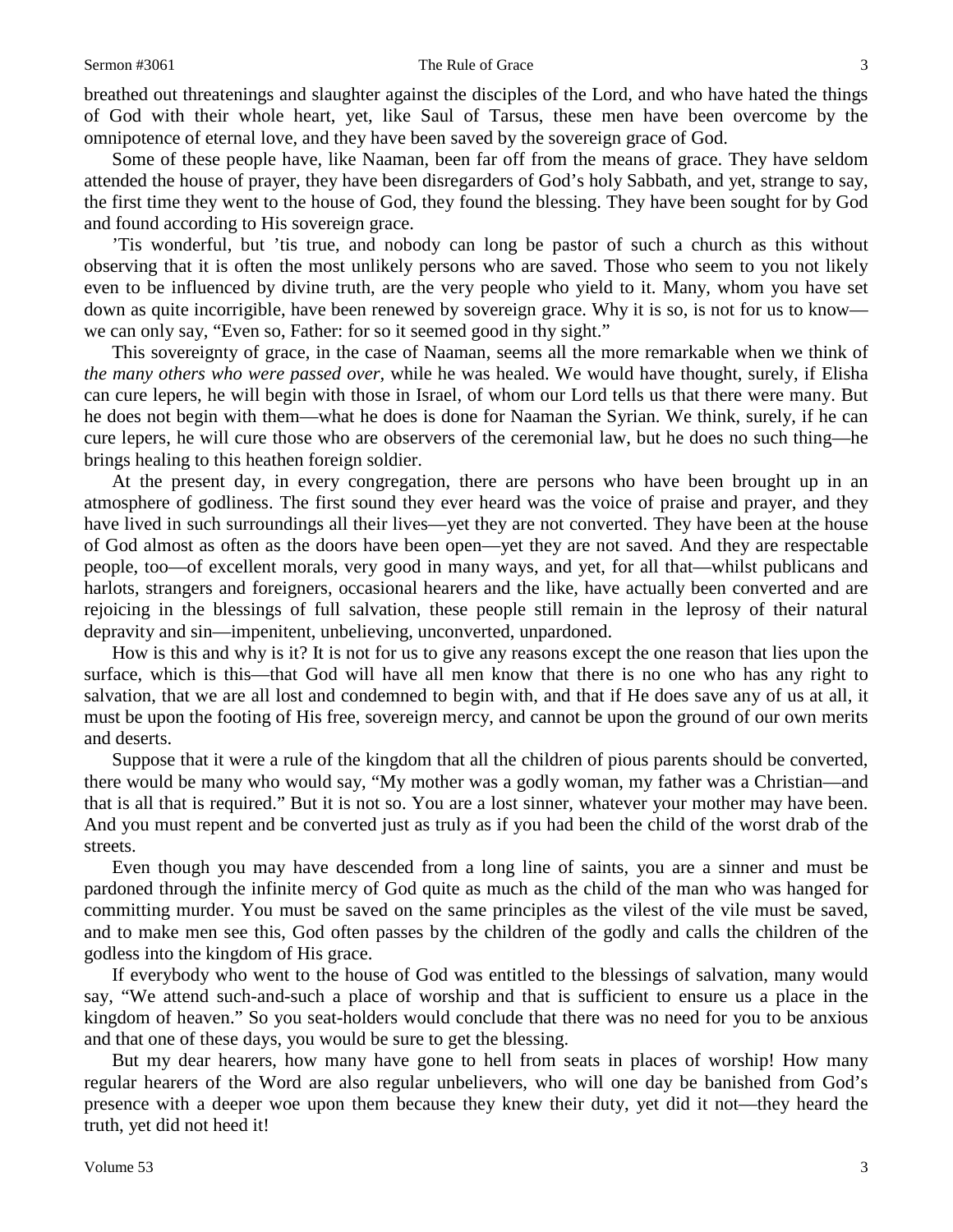And the Lord makes this to be known among men by often calling, by His grace, those who attend our services, as it were, by accident and by making the Word preached to be the savor of life unto life to them—while those who regularly hear it, yet do not receive it, prove it to be the savor of death unto death to them. And then, if all respectable people were saved, or those only were saved who were respectable, we should have this pretty thing, which is called "respectability" nowadays, seeking to make God its debtor and to cause the Most High to bow down before the respectability of men.

Let a woman but turn aside from the path of virtue, let a man be but once convicted of a crime, and how our self-righteous hands are held up against them. We are so pure, so good, so free from sin that we can afford to say, with the hypocrite of old, "Stand by yourself, come not near me; for I am holier than thou." We do not wonder that the Lord said, concerning such people, "These are a smoke in my nose, a fire that burns all the day."

How the thrice-holy JEHOVAH must loathe those who hypocritically pretend to be pure when their heart is full of rottenness and uncleanness! Many a man may appear not to be leprous, but the fatal disease is upon him all the while—and only waiting for an opportunity to show itself, as it will do ere long.

Oh, the wicked cant of this self-righteous world, how God hates it! And therefore He comes, and looks for sinners, for real sinners, for those who own that they have gone astray from His ways like lost sheep—and He leaves those who think themselves good, those who are in their own esteem righteous, and He says to them, "According to your belief, you do not need a Savior. Therefore go your way and perish in your sin. But as for those poor lost ones whom you judge to be so full of sin that there is a double necessity for them to be pardoned and saved, it is for just such sinners as these that Jesus died. He came not to call the righteous, but sinners to repentance."

I have heard of a great man, who was once taken to see the French galley slaves, and he had given to him the authority to set free any man whom he found at the galleys to whom he cared to give his liberty. He went to one man and found that he was committed for ten years, and he asked him about his crime. He said that he thought he had been treated very unfairly. He didn't know that he had done much amiss. Perhaps he had, once or twice, taken a little that was not his, but the temptation to which he had yielded was very strong and he had done so much good in other ways that he really thought he was very hardly treated in being sent to the galleys. So the gentleman passed him by—he was too good a man to receive a free pardon.

There was another who said that he was perfectly innocent. He even swore that he was as innocent as a new-born babe of every accusation that had been brought against him. The gentleman also passed him by, for he too was too good to be freely forgiven.

Then he came to another, who said that he might have tripped perhaps, but much more was made of it than was true, and there were liars in court, and perjury had been committed by a great many of the witnesses against him, and he knew a great many men, who were twice as bad as he was, yet they were at liberty while he was there in chains. That man was not the one to be pardoned.

At last, the visitor came to a poor fellow who said to him, "I have a long sentence to serve, but I fully deserve even more than that sentence. I wonder that I was not condemned to death, for had they proceeded to extremities, they might have proved me guilty of murder, so I look upon my sentence as much lighter than I really deserve to suffer." Then he who had received the authority to pardon whom he pleased, said, "I pardon you, for, according to your own confession, you appear to be the only man in the whole place who is really receiving justice, and therefore I will show you mercy, so you may go your way as a free man."

In like manner, the Lord Jesus Christ is always ready to bestow His mercy upon those who confess that they deserve the heaviest sentence of His justice. But as long as we kick against that, we cannot expect Him to look upon us in love.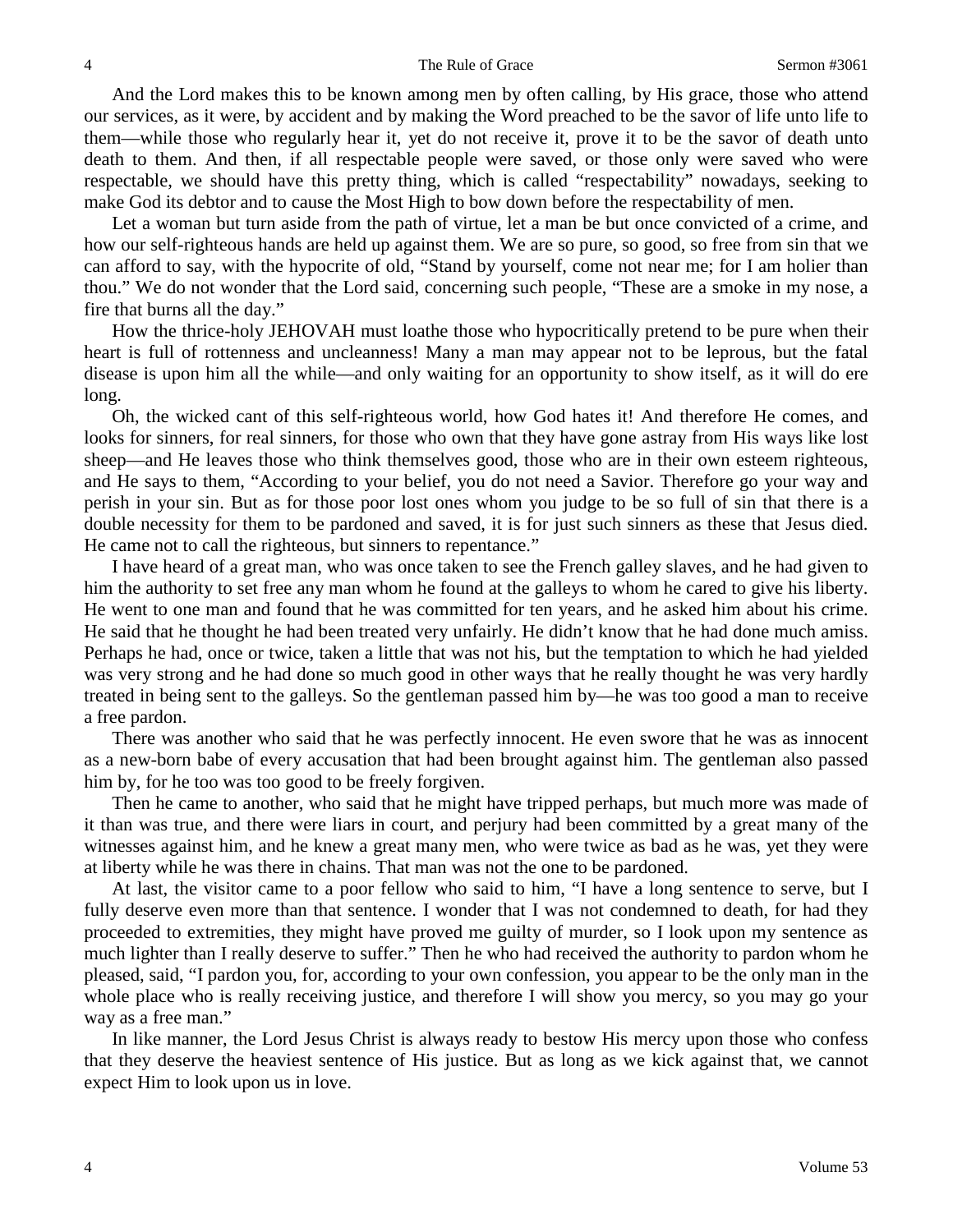**II.** Now I think I have spoken sufficiently upon the sovereignty of grace, so I want to enlist your earnest attention to another part of the subject as I try to show you that, in the case of Naaman, sovereign grace followed THE UNVARYING RULES OF GRACE.

God is a Sovereign and may therefore save whom He wills, and He may also save them how He wills. Yet when He is about to save a man, He does not depart from His usual method of working, but saves him according to the way in which He is accustomed to save.

Let me call your attention, first, to the fact that, although Naaman was to be healed, and although divine sovereignty ordained the healing, *it was needful that he should first hear the good news of the possibility of healing.* The ordinary way in which a sinner is saved is this, "Faith comes by hearing." It is as simple as possible. We hear the message and we believe it.

So, Naaman must first hear about the possibility of his being healed—but how is he to hear? Where is the preacher who will wend his way to Syria and tell him about the Lord's prophet in Samaria? There is no need for any preacher to go on that long journey—a little maid is taken captive and she conveys the necessary message. That is all that is required.

It was through a suitable messenger that Naaman was healed and blessed, so let none of us ever get into our heads the idea that God will save His own, and therefore there is no need for us to go out to seek them, or to preach to them when we have found them. He will not save them apart from His own way which way is that the preacher shall be sent and the person to be blessed shall hear the Gospel—and when he hears it, he shall be constrained to believe it.

Hence we, who are preachers, must continue to preach the Word, and you, who are unsaved hearers, must make a point of endeavoring to hear the Gospel message, for that is both your privilege and your duty. God's own message to you is, "Incline your ear, and come unto me: hear and your soul shall live." Therefore give your most earnest attention to the gracious message of mercy which God sends to you by His servants.

Next, when Naaman has heard that there is healing to be had in Israel, *he must give heed to the message* and make a long journey in order to reach the Lord's prophet. He would not have been healed if he had sat down and said, "I have heard about this possibility of being healed of my leprosy, but I shall take no trouble to see whether it is true or not."

Oh, no! He does not talk like that, but he gives orders for the horses and camels to be brought out, and the talents of silver, and the pieces of gold, and the changes of raiment that he will need for use as presents, and he departs for that far country where he hopes to receive the blessing that he desires.

And sinners, if you really wish to be saved, you must remember that God will save you through your attentively listening to the Gospel message that He sends to you and rousing your spirits to do what that message bids you do. God does not convert sinners while they are asleep. The Gospel is not absorbed by men as water is absorbed by a sponge, by a kind of insensible action.

The truth comes to the mind of the hearer and he is impressed by it. And being impressed by it, he lays it to heart, and gives his whole soul to its comprehension and reception. And if you would be converted, you must get the truth into your very soul. You must not play with it, you must not toy with it, you must not trifle with it—but you must be in earnest about the matter—you must, as the apostle says, "Lay hold on eternal life." There must be an agonizing and a wrestling that you may enter into the full appropriation and possession of the truth which is proclaimed in your hearing.

When Naaman had come to the prophet Elisha, he was not healed merely because he had heard the little maid's message, and because he had heard it with such a measure of attention that he had given earnest heed to it, but *it was also imperative upon him that he should obey the command he received.*  "Go," said the prophet, "and wash in Jordan seven times." Naaman was ordained to be healed, yet he never would have been healed without the washing that Elisha commanded.

And there is no sinner, be the purposes of God what they may, who will ever get his sins forgiven except by washing in the precious blood of Jesus. It matters not who you may be—unless you believe on the Lord Jesus Christ you cannot have eternal life. Do not suppose, dear hearers, that there is some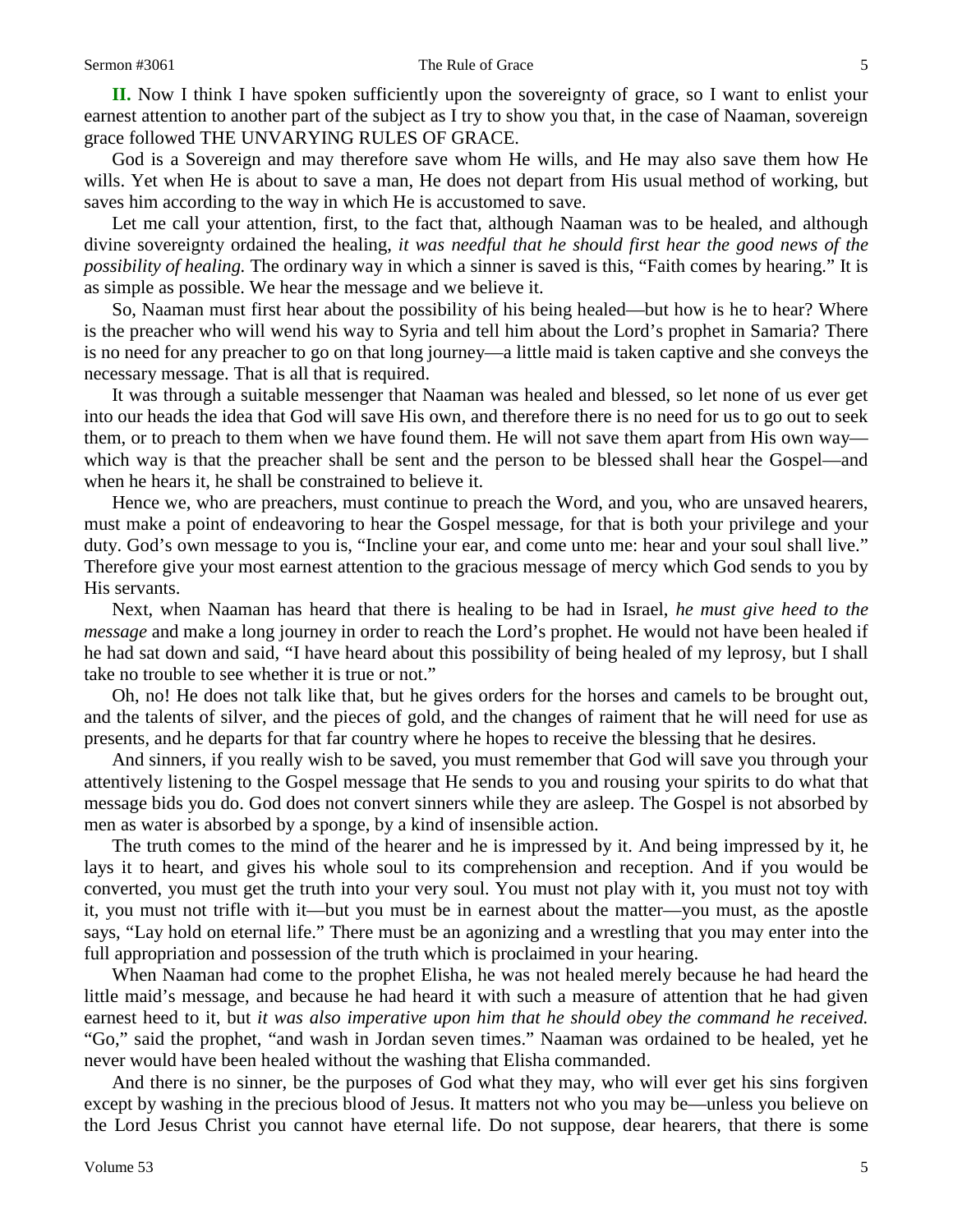secret decree of God that will override this—there is no such decree. The truth with which you have to do is this, "He that believeth and is baptized shall be saved; but he that believeth not shall be damned."

If you do not believe in Jesus, there is no hope for you. There remains, neither in God, nor in anyone else, any hope for you. The way of salvation is set before you and it is quite as simple as Elisha's command to Naaman to wash seven times in Jordan. The Gospel is that Jesus Christ suffered in the place of all sinners who trust Him as their Savior, that He endured what they ought to have endured and made atonement to God for all the sins that they would ever commit. And if you thus trust Him, you are saved. The simple act of relying upon Jesus as your Substitute and Savior puts away your guilt and sin forever.

But if you say, "This plan of salvation is too simple to be safe. I thought that there would be some imposing ceremony to be performed, I fancied that there would be certain mysterious feelings to be experienced." If you talk like this, you cannot be healed. It is the eternal purpose of God that we shall be saved through faith in Jesus Christ, and if there is no faith in Jesus Christ, that is a proof that there is no divine purpose to heal that soul. But where there is the divine purpose to heal, it is evidenced, sooner or later, by a submissive yielding to the ordained way of salvation and simple trust in the Lord Jesus Christ.

Notice once more, *Naaman was not healed until he was humbled.* It was God's purpose to heal him. He had been set apart by sovereign grace to be healed, yet he had to be humbled before the blessing could come to him. While his pride was so great, he could not be healed. Why should he wash in the Jordan? Were not Abana and Pharpar, rivers of Damascus, quite as good as the Jordan? Why should he wash there? Is he not high in the esteem of his master, the king of Syria? Why should he stoop to this indignity? He will not do anything of the kind.

But if he will not, be he who he may, he cannot be healed. Though he is such a great man, there is no healing for him without humbling—and it is so with those who would be cured of the leprosy of sin. There is no hope of heaven for you unless you are humbled. As long as you have a rag of your righteousness that you trust in, you cannot have the robe of Christ's righteousness to cover you. If you glory in what you have, and what you are, you are not the kind of man whom God delights to save. You must lie low at the feet of Jesus. You must plead for forgiveness like a poor guilty sinner. You must cry, "Jesus save me, or I die!" or else through the gate of heaven you are too big to pass for "strait is the gate, and narrow is the way," and no self-righteousness can go in thereat.

"But" says one, "I have always been a regular attendant at a place of worship. I have always paid twenty shillings in the pound. I give a guinea to the hospital and I believe myself to be, on the whole, a most excellent person." I do not suppose that anybody will say just that, but I mean that great many will think it. And I want all such people to plainly understand that, until they get all this horrible boasting out of their soul, they will no more go to heaven than the devil himself will.

But if any man here confesses that he is a mass of iniquity—that even his best works have something bad in them, that his prayings has to be wept over, and his tears of repentance have to be washed to get the filth out of them—if there is a sinner here, a real black or scarlet sinner, he is the man who is freely invited to come and put his trust in Jesus, for it is "a faithful saying, and worthy of all acceptation, that Christ Jesus came into the world to save sinners," even the very chief. Pride must come down, selfrighteousness must die and the sinner must glorify the grace of God by owning that he has no merit of his own—or he cannot be saved.

What shall we say, then, to these things? Just this. Let us all go together to the throne of God where we have offended and let us confess that none of us have any claims upon Him. Let each of us say to Him, "My Lord, if You should destroy me, I must confess that I deserve it. If You should save my brother, who is equally guilty, and not save me, I dare not complain, for You have the right to exercise Your mercy wherever and however You will. I shall receive the sentence that is just even if I am banished from Your presence forever."

Submit to the Lord as the burgesses of Calais came to the conquering king with ropes about their necks. That is the proper costume for a sinner to wear before God. Say, "Lord, I deserve to die. I deserve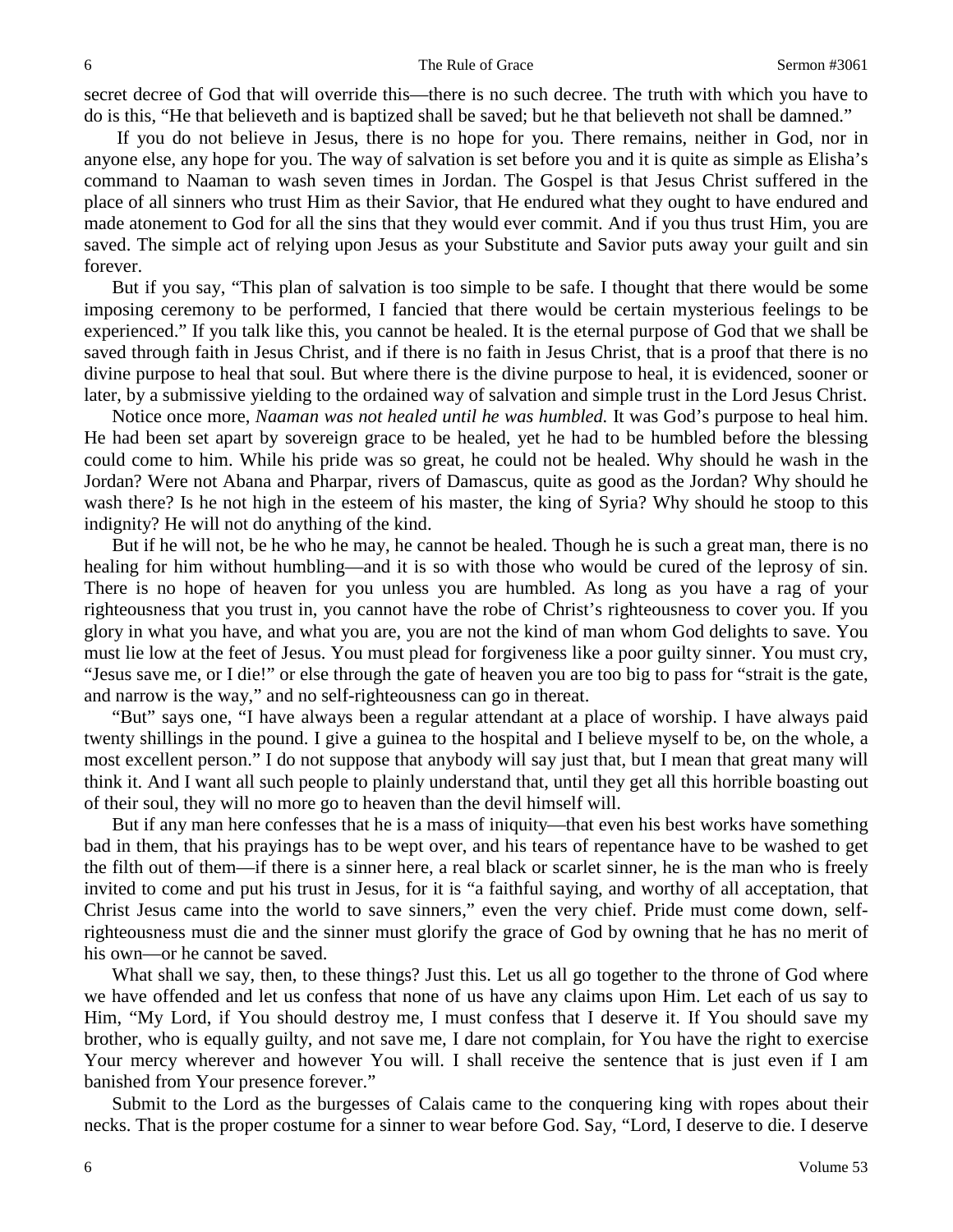to perish. I deserve to be destroyed. I will have no quibbles with You about my sentence, for how can a worm dispute with the Almighty? Who am I that I should reply against my Maker?"

When you have taken that position, rely upon the freeness of divine grace. Grasp, as with a deathclutch, this great fact, and say, "Lord, You do forgive sinners for Your own name's sake. You cannot find anything in us that is good, anything that can move You to pity. But oh, by Your mercy and Your love, let men see what a gracious God You are! For Your great name's sake, have mercy upon us and save us!"

And you can plead that Jesus said, "Him that cometh to me I will in no wise cast out." And that He has bidden His servants say, "Whosoever shall call upon the name of the Lord shall be saved." "Let the wicked forsake his way, and the unrighteous man his thoughts; and let him return unto the LORD, and he will have mercy upon him; and to our God, for he will abundantly pardon."

Plead with Him that He has said, "Come now, and let us reason together...Though your sins be as scarlet, they shall be as white as snow; though they be red like crimson, they shall be as wool." Go and plead in that way and trust yourself upon the truth revealed in the Word of God. Try it, and prove it, and see whether God really means what He says. Say to Him,—

> *"You have promised to forgive All who in Thy Son believe; Lord, I know Thou canst lie; Give me Christ, or else I die."*

I will not say to you—Go and risk it, for there is no risk. I will not say to you—Go and venture, for it is no venture. Go and say to the Lord, "O Lord, if I must perish, I will perish trusting in Your mercy through the precious blood of Jesus, Your dear Son! 'Other refuge have I none.' I cast aside all my former confidences, and all my boastings, and come as the worst sinner must come, for I feel that, in some respects, I am the worst sinner who ever came to You. I come as an utterly lost, undone, bankrupt sinner, and I look to the atoning sacrifice of Jesus for all that, I need."

Then, if you perish like that, I am quite willing to perish with you. And I will stand at the bar of God with you on the same terms, for if you are lost, I must be lost too. I solemnly avow that I have no hope in anything I have ever done. I have preached the Gospel these many years, but I have not preached one sermon that I can look upon with any confidence so far as to depend upon it as a merit in the sight of God. After we are saved, we may do something in the way of almsgiving and other things to show our gratitude to God, but they are worse than useless if we begin to boast of them as a reason for our salvation. My song is,—

> *"I the chief of sinners am, But Jesus died for me."*

I know He did, and I hope many of you can say the same thing. We are in the same boat, and if we go down, God will have to go down too, for it would stain His honor for anyone to be lost trusting in Jesus. But we shall never go down if we are trusting in Him. We shall stand when the great floods are out, and the heavens are pouring forth their deluge of devouring rain. We shall stand, for we are built upon a rock if we are trusting in the blood and righteousness of Jesus Christ. God grant that we may all be found there, and His shall be the praise forever and ever. Amen.

## **EXPOSITION BY C. H. SPURGEON**

## *PSALM 107:23-82*

**Verses 23-24.** *They that go down to the sea in ships, that do business in great waters; these see the works of the LORD, and his wonders in the deep.*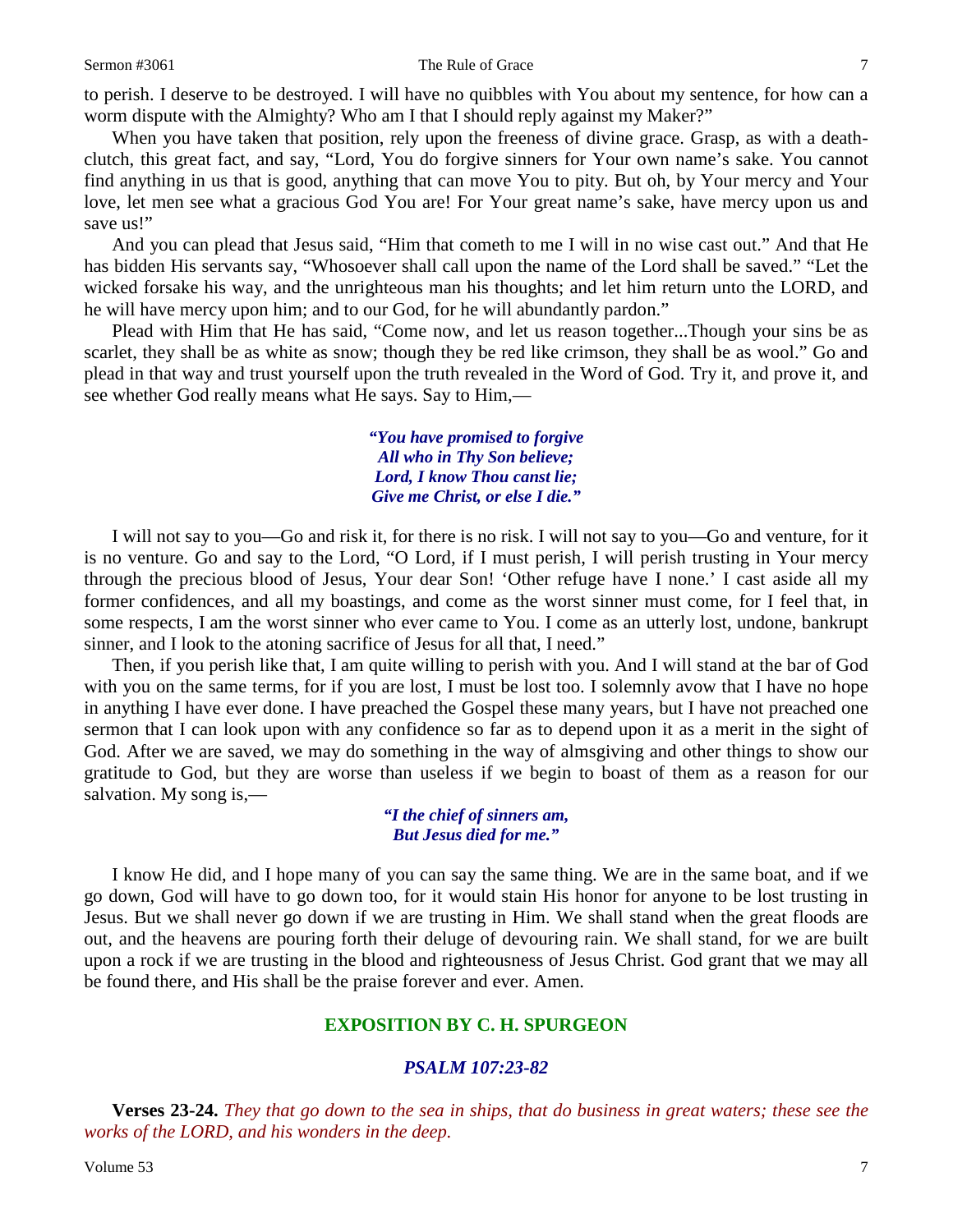The Jews were never given to navigation. To "go down to the sea in ships," seemed a very extraordinary thing to them. They looked upon it as a going down, as it were, into a dreadful abyss. We who are more accustomed to going to sea than they were, talk of "the high seas," but they spoke of going "down to the sea."

They never went to sea except on business. King Solomon had no pleasure yacht. There was never one of that ancient race who cared to trust himself upon the sea except as a matter of sheer necessity and those who did so were looked upon with wonder by their land-loving friends. "They that go down to the sea in ships, that do business in great waters; these see the works of the LORD"—that is, His greatest works, both in the sea and on it. They know what storms are, and they see what omnipotence can do, and they come back to tell of the wonders of God upon the mighty deep.

This verse may be read spiritually as well as literally. God calls some of His servants, as it were, to go down to the sea in ships. They are tried with poverty, with personal sickness, with temptation, with inward conflicts, with fierce persecutions. And God never calls them to these trials out of mere caprice, there is always a reason for it. They go down to the sea in ships to "do business in great waters." There is something to be gained from their trials and something to be learned from them. They "do business in great waters" and "these see the works of the LORD."

Others hear about them and believe what they are told concerning them. But these see them. They see what God has done in their case—how He sustains, how He delivers, how He sanctifies trials, and overrules them for His own glory and His people's good. "These *see* the works of the LORD."

And they also see the wonders of the economy of grace. They are made to experience the heights and depths, the lengths and breadths of that love which passes knowledge. They see "His wonders in the deep." You and I need not desire to have trouble, as though we put out to sea for our own pleasure, but if God calls us to sail upon a sea of troubles, if He sends us there upon His business, we may depend upon it that He means that business to end to our profit and His glory.

**25-27.—***For he commandeth, and raiseth the stormy wind, which lifteth up the waves thereof. They mount up to the heaven, they go down again to the depths: their sou1 is melted because of trouble. They reel to and fro, and stagger like a drunken man, and are at their wit's end.*

Here we learn something of what sailors see and of what tried Christians experience. These great storms arise by God's command—not as many say, nowadays, "by the laws of nature." The wind, which had been quiet, heard God's voice and raises itself up, like a wild beast from its lair. "He commandeth, and raiseth the stormy wind." And no sooner does the great wind begin to blow than the white crests of the waves are seen, and the white horses fly before the blast which lifts up the waves on high.

Then the ship, however staunch it be, seems to have no greater power of resistance than a frail sea bird. And it is tossed up and down, up and down, from the trough of the sea to the billows' crown— "They mount up to the heaven, they go down again to the depths." And their very soul begins to melt. Brave men as they are, it only needs a sufficient amount of storm to make their hearts turn to water and their spirits dissolve into the turbulent element that is all round them. "Their soul is melted because of trouble."

Then they cannot keep their standing—"they reel to and fro, and stagger like a drunken man." What is worse, they cannot control their brains—they "are at their wit's end." What can they do in such a case as that? There is an end to all human wit and wisdom when the great storms are out upon the sea.

You who have ever had deep spiritual trials know the analogy of all this. There may come times there have come times to some of us—when, at the command of God, or by divine permission, there has been a fierce blast of temptation or a fiery trial—and then all that was peaceful round us before suddenly turns into a whirlpool of tempestuous billows, and we are tossed to and fro at the mercy of the winds and the waves.

Sometimes we ascend in presumption and then we go down into the very depths of despair. At one moment, we are joyous with hope and a moment later, we seem ready to give all hope up—our courage fails us and our soul dissolves within us. If you have never known this experience, I pray that you never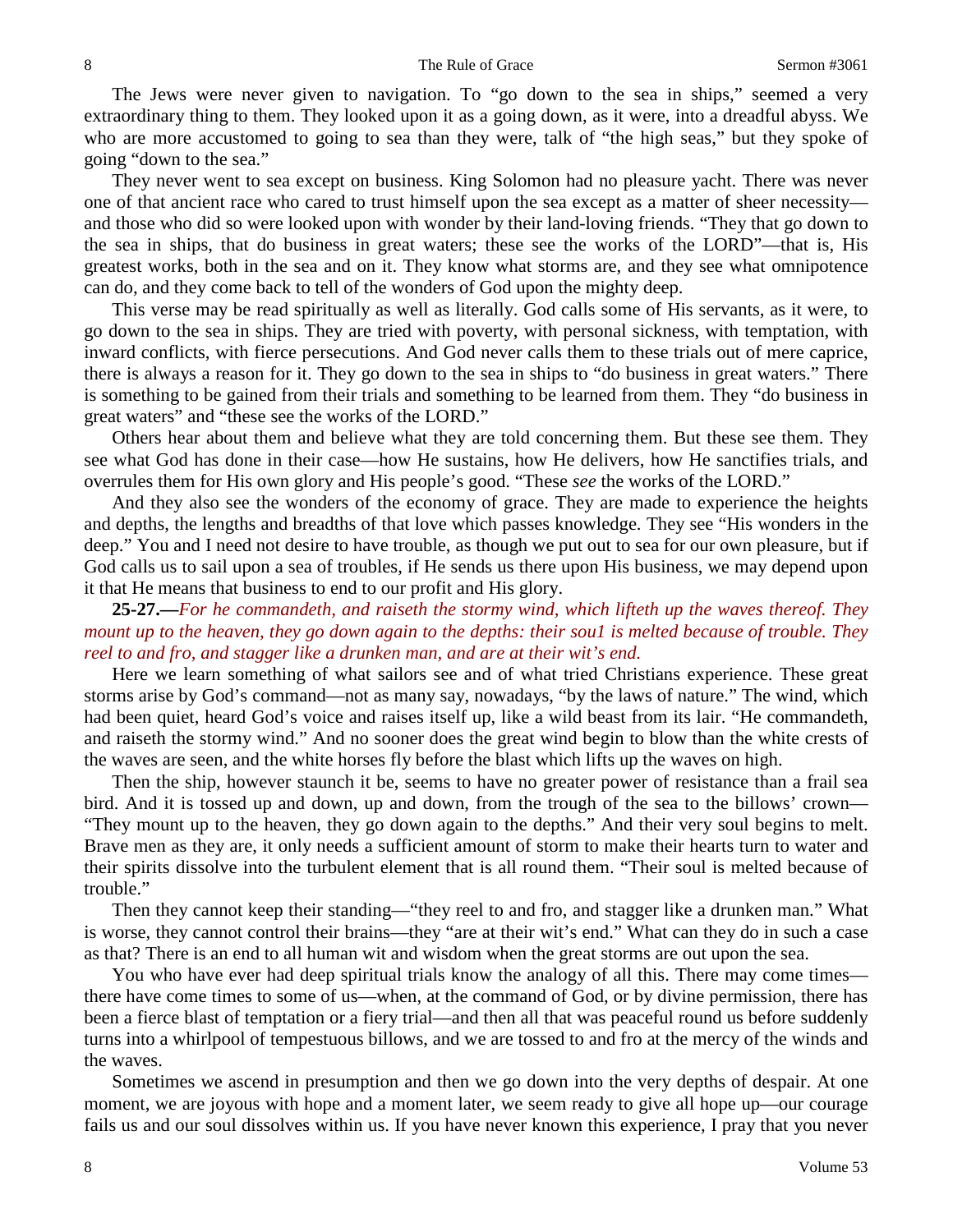#### Sermon #3061 The Rule of Grace 9

may know it, but some of us have had stormy times when we have seemed to have no foothold, when we have reeled to and fro like drunken men—when the best faith we have had has been little better than staggering. Still, it is better to stagger on the promise than to stagger at it—and we did still stand though we staggered and we were at our wit's end. We could not see what to do, we could not tell what to do, and we could not have done it if we had known what to do. We were brought to such an extremity that we seemed to have neither wit nor wisdom left.

#### **28.** *Then they cry unto the LORD in their trouble, and he bringeth them out of their distresses.*

This shows that although they were at their wit's end, they had wit enough or wisdom enough to pray. Their souls were melted, so they let them run out in prayer. It is a good thing to get the soul melted, for then it will flow out like water before the Lord.

Note that these sailors cried to God when there was no one else to whom they could cry—"Then they cry unto the LORD in their trouble." Learn from this sentence that, when your soul is melted because of trouble, you can still pray. When you reel to and fro, and stagger like a drunken man, you can still pray—and when you are at your wit's end—you can still pray.

Prayer is never out of season. It is a fruit of grace that is acceptable to God in autumn and in winter, in spring and in summer. Long as you live, and even when the worst comes to the worst, cry mightily unto God, for He will surely hear you. Was it not so with us when we were in spiritual trouble and could do nothing else but cry unto the Lord? It was a poor prayer that we offered, but it was a real prayer that we presented when we cried unto God.

Mark how quick God is to hear such prayer as this—"Then they cry unto the LORD in their trouble, and he bringeth them out of their distresses." He brought them into them and therefore He brought them out of them. It was God who took Jacob into Egypt and therefore, though it took four hundred years to bring Israel out of Egypt, God brought them out at last. He kills and He makes alive. He wounds and He heals. Rest in this truth as a matter of absolute certainty.

#### **29.** *He maketh the storm a calm, so that the waves thereof are still.*

At the first, God made everything out of nothing, so He can easily make a calm out of a storm. And He can make the storm a calm for you whenever He pleases to do so. Your troubled feelings, your tossing to and fro, may soon subside into "the peace of God, which passeth all understanding," which "shall keep your hearts and minds through Christ Jesus."

#### **30.** *Then are they glad because they are quiet; so he bringeth them unto their desired haven.*

And there is no music that is sweeter to the mariner's ears than the rattle of the chain as the anchor grips the bottom of the harbor and the ship rests from all her tossing. The Lord will give you grace, my brother, my sister, to let down your anchor—or rather, to throw it up "into that within the veil," for that is the way that your anchor goes—and then you shall be glad because you will be quiet.

I believe that there is often a greater, fuller, deeper joy in being quiet than there is in making a noise. There are times when it is good to praise the Lord with the high-sounding cymbals and with the harp of a solemn sound. But in the deepest joy of all, we are still before God and praise is silent before God in Zion.

# **31.** *Oh that men would praise the LORD for his goodness, and for his wonderful works to the children of men!*

Should they not do so? Those who have survived the storms at sea, or the still greater storms within their own souls, should surely take care to praise the Lord. If we know how to pray, we also ought to know how to praise. Prayer and praise ought to form the two covers of the book of our life—and our life is not well bound unless these are the two covers to it, with a good stiff back of faith to bind the two covers firmly together and to hold every leaf in its proper place.

**32.** *Let them exalt him also in the congregation of the people, and praise him in the assembly of the elders.*